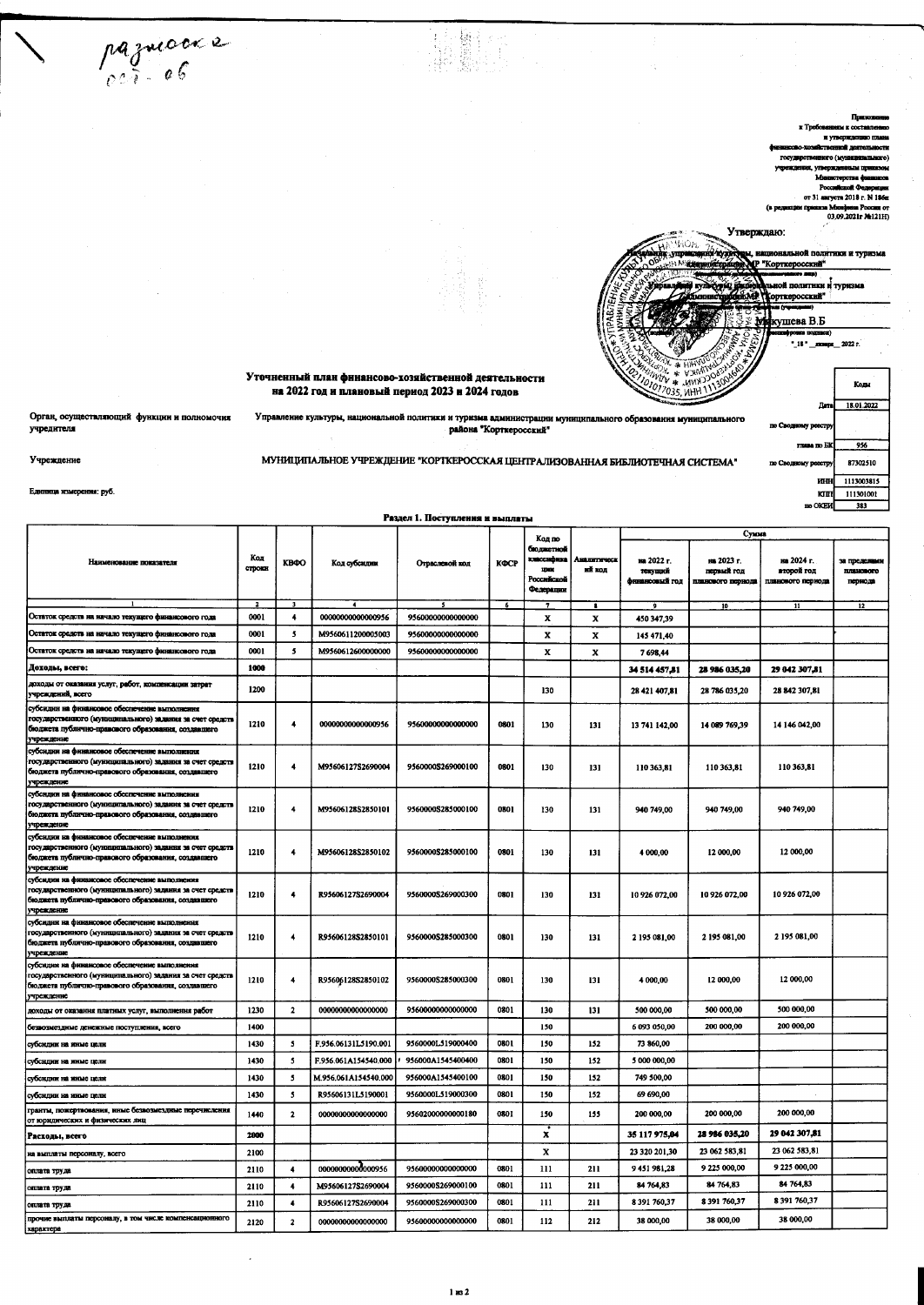| прочне выплаты персоналу, в том числе компенсационного<br>характера                                                  | 2120 | $\overline{\mathbf{z}}$ | 00000000000000000        | 95600000000000000                      | 0801         | 112        | 222        | 5 000,00                  | 5 000,00               | 5 000,00     |  |
|----------------------------------------------------------------------------------------------------------------------|------|-------------------------|--------------------------|----------------------------------------|--------------|------------|------------|---------------------------|------------------------|--------------|--|
| прочне выплаты персоналу, в том числе компенсационного<br>характора                                                  | 2120 | $\mathbf{2}$            | 00000000000000000        | 95600000000000000                      | 0801         | 112        | 226        | 22 000,00                 | 22 000,00              | 22 000,00    |  |
| прочне выплаты персоналу, в том числе компенсационного                                                               | 2120 | 4                       | 00000000000000956        | 9560000000000000                       | 0801         | 112        | 214        | 40 000,00                 | 100 000,00             | 100 000,00   |  |
| характера<br>взносы по обязательному социальному страхованию на<br>выплаты по оплате труда работников и иные выплаты | 2140 |                         |                          |                                        |              | 119        |            | 5 286 694,82              | 5 196 058,61           | 5 196 058,61 |  |
| работникам учреждений, всего                                                                                         | 2141 | ۰                       | 00000000000000956        | 95600000000000000                      | 0801         | 119        | 213        | 2 726 784 21              | 2636148,00             | 2 636 148,00 |  |
| на выплаты по оплате труда<br>на выплаты по оплате труда                                                             | 2141 | 4                       | M95606127S2690004        | 9560000S269000100                      | 0801         | 119        | 213        | 25 598,98                 | 25 598.98              | 25 598,98    |  |
| на выплаты по оплате труда                                                                                           | 2141 | 4                       | R95606127S2690004        | 9560000S269000300                      | 0801         | 119        | 213        | 2 534 311,63              | 2 534 311,63           | 2 534 311,63 |  |
| уплата налогов, сборов и иных платежей, всего                                                                        | 2300 |                         |                          |                                        |              | 850        |            | 64 616,00                 | 74 116,00              | 74 116,00    |  |
| налог на имущество организаций и земельный налог                                                                     | 2310 | 4                       | 00000000000000956        | 95604100000851290                      | 0801         | 851        | 291        | 60 000,00                 | 69 500,00              | 69 500,00    |  |
| налог на ныущество организаций и земельный налог                                                                     | 2310 | 4                       | 00000000000000956        | 95604200000851290                      | 0801         | 851        | 291        | 4 616,00                  | 4616,00                | 4 616,00     |  |
| расходы на закупку товаров, работ, услуг, всего                                                                      | 2600 |                         |                          |                                        |              | x          |            | 11 733 157.74             | 5 849 335,39           | 5 905 608,00 |  |
| прочую закупку товаров, работ и услуг                                                                                | 2640 |                         |                          |                                        |              | 244        |            | 8 503 4 26,04             | 2 713 505,39           | 2 769 778,00 |  |
| расходы на закупку услуг связн                                                                                       | 2641 | 2                       | 00000000000000000        | 95600000000000000                      | 0801         | 244        | 221        | 25 000,00                 | 25 000,00              | 25 000,00    |  |
| расходы на закупку услуг связи                                                                                       | 2641 | 4                       | 0000000000000956         | 95600000000000000                      | 0801         | 244        | 221        | 425 000,00                | 475 400,00             | 475 400,00   |  |
| расходы на закупку транспортных услуг                                                                                | 2642 | $\mathbf{2}$            | 00000000000000000        | 95600000000000000                      | 0801         | 244        | 222        | 15 000,00                 | 15 000,00              | 15 000,00    |  |
| расходы на закупку транспортных услуг                                                                                | 2642 | 2                       | 00000000000000000        | 95602000000000180                      | 0801         | 244        | 222        | 20 000,00                 | 20 000,00              | 20 000,00    |  |
| расходы на оплату коммунальных услуг                                                                                 | 2643 | 4                       | 0000000000000956         | 9560000000000000                       | 0801         | 244        | 223        | 250 540,65                | 235 378,00             | 235 378,00   |  |
| расходы на оплату коммунальных услуг                                                                                 | 2643 | $\ddot{\bullet}$        | M95606128S2850102        | 9560000S285000100                      | 0801         | 244        | 223        | 4 000,00                  | 12 000,00              | 12 000,00    |  |
| расходы на оплату коммунальных услуг                                                                                 | 2643 | 4                       | R95606128S2850102        | 9560000S285000300                      | 0801         | 244        | 223        | 4 000,00                  | 12 000,00              | 12 000,00    |  |
| расходы на аренду                                                                                                    | 2644 | $\mathbf{2}$            | 00000000000000000        | 95602000000000180                      | 0801         | 244        | 224        | 10 000,00                 | 10 000,00              | 10 000,00    |  |
| расходы на содержание имущества                                                                                      | 2645 | $\mathbf{2}$            | 00000000000000000        | 95600000000000000                      | 0801         | 244        | 225        | 52 000,00                 | 52 000,00              | 52 000,00    |  |
| расходы на содержание имущества                                                                                      | 2645 | 4                       | 00000000000000956        | 95600000000000000                      | 0801         | 244        | 225        | 304 277,94                | 200 000,00             | 200 000,00   |  |
| расходы на содержание имущества                                                                                      | 2645 | 5                       | F.956.061A154540.000     | 956000A1545400400                      | 0801         | 244        | 225        | 1 666 930,00              |                        |              |  |
| расходы на содержание нмущества                                                                                      | 2645 | 5                       | M.956.061A154540.000     | 956000A1545400100                      | 0801         | 244        | 225        | 717 500,00                |                        |              |  |
| расходы на оплату прочих услуг и работ                                                                               | 2646 | $\mathbf{2}$            | 00000000000000000        | 95600000000000000                      | 0801         | 244        | 226        | 90 000,00                 | 90 000,00              | 90 000,00    |  |
| расходы на оплату прочих услуг и работ                                                                               | 2646 | $\mathbf{2}$            | 00000000000000000        | 95602000000000180                      | 0801         | 244        | 226        | 80 000,00                 | 80 000,00              | 80 000,00    |  |
| расходы на оплату прочих услуг и работ                                                                               | 2646 | $\blacktriangleleft$    | 00000000000000956        | 95600000000000000                      | 0801         | 244        | 226        | 300 000,00                | 500 000,00             | 500 000,00   |  |
| расходы на оплату прочих услуг и работ                                                                               | 2646 | 5                       | F.956.061A154540.000     | 956000A1545400400                      | 0801         | 244        | 226        | 179 800,00                |                        |              |  |
| расходы на оплату прочих услуг и работ                                                                               | 2646 | -5                      | M.956.061A154540.000     | 956000A1545400100                      | 0801         | 244        | 226        | 32 000,00                 |                        |              |  |
| расходы на оплату прочих услуг и работ                                                                               | 2646 | 5                       | M9560611200005003        | 95600000000000000                      | 0801         | 244        | 226        | 145 471,40                |                        |              |  |
| расходы на оплату прочих услуг и работ                                                                               | 2646 | 5                       | <b>M9560612600000000</b> | 95600000000000000                      | 0801         | 244        | 226        | 7698,44                   |                        | 90 000,00    |  |
| расходы на приобретение основных средств                                                                             | 2647 | $\mathbf{2}$            | 00000000000000000        | 95600000000000000                      | 0801         | 244        | 310        | 90 000,00                 | 90 000,00<br>20 000,00 | 20 000,00    |  |
| расходы на приобретение основных средств                                                                             | 2647 | $\mathbf{2}$            | 00000000000000000        | 95602000000000180                      | 0801         | 244        | 310        | 20 000,00                 | 443 727,39             | 500 000,00   |  |
| расходы на приобретение основных средств                                                                             | 2647 | 4                       | 00000000000000956        | 95600000000000000                      | 0801         | 244        | 310        | 509 849,83                |                        |              |  |
| расходы на приобретение основных средств                                                                             | 2647 | -5                      | F.956.06131L5190.001     | 9560000L519000400                      | 0801         | 244        | 310        | 73 860,00<br>3 153 270,00 |                        |              |  |
| расходы на приобретение основных средств                                                                             | 2647 | 5                       | F.956.061A154540.000     | 956000A1545400400                      | 0801         | 244        | 310        | 69 690,00                 |                        |              |  |
| расходы на приобретение основных средств                                                                             | 2647 | 5                       | R04702.25113             | 9560000L519000300                      | 0801         | 244        | 310        | 40 000,00                 | 40 000,00              | 40 000,00    |  |
| расходы на приобретение материальных запасов                                                                         | 2648 | $\mathbf{2}$            | 00000000000000000        | 95600000000000000                      | 0801<br>0801 | 244<br>244 | 343<br>344 | 25 000,00                 | 25 000,00              | 25 000.00    |  |
| расходы на приобретение материальных запасов                                                                         | 2648 | $\mathbf{2}$            | 00000000000000000        | 95600000000000000                      |              | 244        | 346        | 76 000,00                 | 76 000,00              | 76 000,00    |  |
| расходы на приобретение материальных запасов                                                                         | 2648 | $\mathbf{2}$            | 00000000000000000        | 95600000000000000                      | 0801         | 244        | 343        | 10 000,00                 | 10 000,00              | 10 000,00    |  |
| расходы на приобретение материальных запасов                                                                         | 2648 | $\mathbf{z}$            | 00000000000000000        | 95602000000000180                      | 0801<br>0801 | 244        | 346        | 40 000,00                 | 40 000,00              | 40 000,00    |  |
| расходы на приобретение материальных запасов                                                                         | 2648 | 2                       | 00000000000000000        | 95602000000000180                      | 0801         | 244        | 346        | 24 537,78                 | 200 000,00             | 200 000,00   |  |
| расходы на приобретение материальных запасов                                                                         | 2648 | $\ddot{\phantom{1}}$    | 0000000000000956         | 95600000000000000                      | 0801         | 244        | 349        | 22 000,00                 | 22 000,00              | 22 000,00    |  |
| прочую закупку товаров, работ и услуг                                                                                | 2649 | $\mathbf{2}$            | 00000000000000000        | 95600000000000000                      | 0801         | 244        | 349        | 20 000,00                 | 20 000,00              | 20 000,00    |  |
| прочую закупку товаров, работ и услуг                                                                                | 2649 | $\overline{\mathbf{2}}$ | 00000000000000000        | 95602000000000180<br>9560000S285000100 | 0801         | 247        | 223        | 968 919,51                | 940 749,00             | 940 749,00   |  |
| закупку знергетических ресурсов                                                                                      | 2660 | $\overline{4}$          | M95606128S2850101        | 9560000S285000300                      | 0801         | 247        | 223        | 2 260 812,19              | 2 195 081,00           | 2 195 081,00 |  |
| закупку энергетических ресурсов                                                                                      | 2660 | 4                       | R95606128S2850101        |                                        |              |            |            |                           |                        |              |  |

 $\ddot{\phantom{1}}$ 

 $\bullet$ 

 $\epsilon$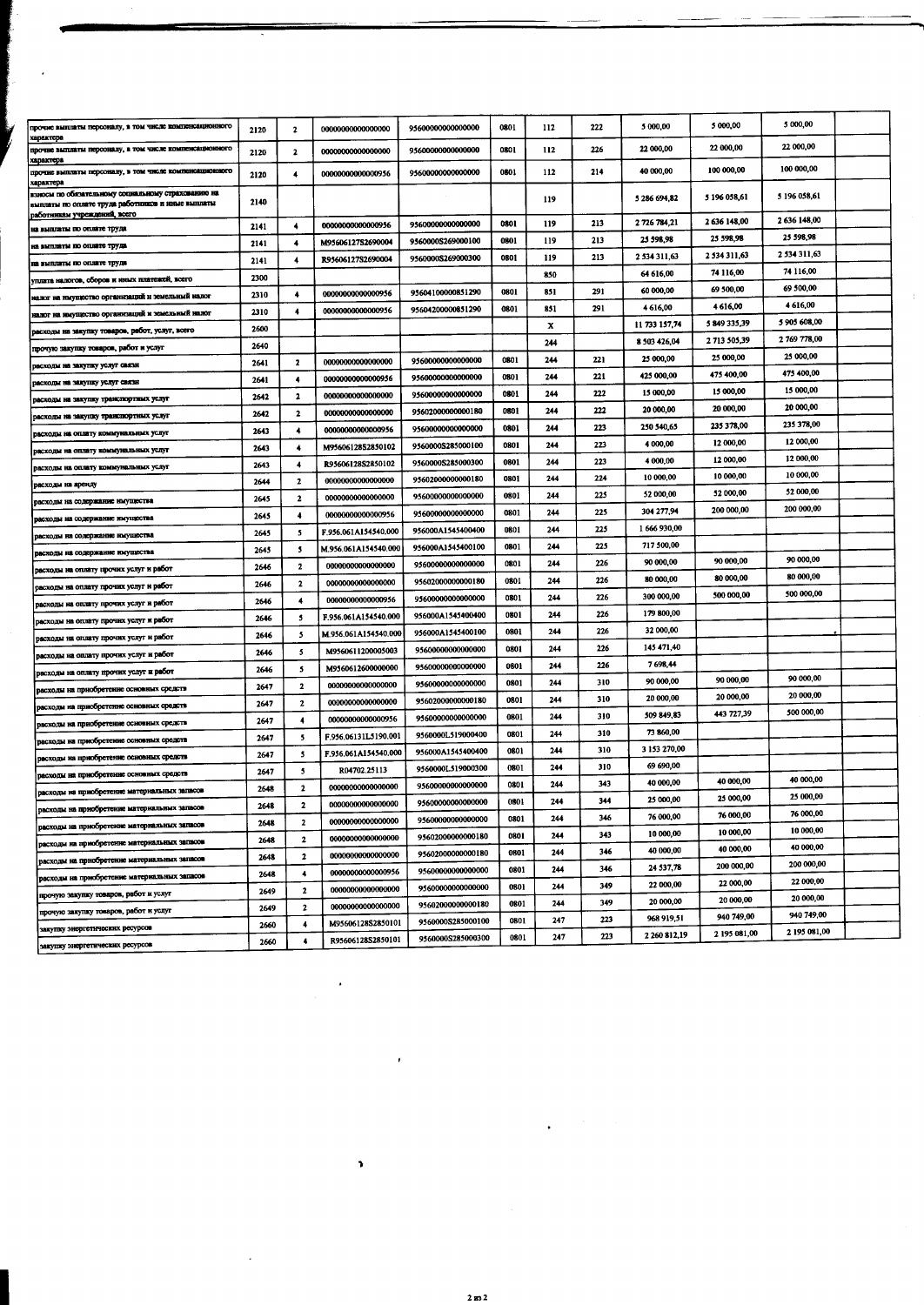Раздел 2. Сведения по выплатам на закупки товаров, работ, услуг

| планового периода<br>финансовый год<br>11 733 157,74<br>11 733 157,74<br>6046219,84<br>5 051 937,90<br>5 051 937,90<br>на 2022 г.<br>текуший<br>'n<br>Уникальны<br>50.2<br>й код<br>4.2<br>классификации<br>Российской<br>Федерации<br>бюджетной<br>10.1<br>$\ddot{•}$ | 6046219,84 | 145 471,40 | 7698,44 | 143550,00                                                                                                                                                | 5 749 500,00                                                                                                                                              | 635 000,00 | 635 000,00 | 435 000,00<br>635 000,00                                                                                             | 11733 157,74                                                                                                                                                                                                                                                                                                                                                                                                                                                                                                                                                                                                                                                                                                                                            | 11 733 157,74                 |                                          |                                                                           |
|------------------------------------------------------------------------------------------------------------------------------------------------------------------------------------------------------------------------------------------------------------------------|------------|------------|---------|----------------------------------------------------------------------------------------------------------------------------------------------------------|-----------------------------------------------------------------------------------------------------------------------------------------------------------|------------|------------|----------------------------------------------------------------------------------------------------------------------|---------------------------------------------------------------------------------------------------------------------------------------------------------------------------------------------------------------------------------------------------------------------------------------------------------------------------------------------------------------------------------------------------------------------------------------------------------------------------------------------------------------------------------------------------------------------------------------------------------------------------------------------------------------------------------------------------------------------------------------------------------|-------------------------------|------------------------------------------|---------------------------------------------------------------------------|
|                                                                                                                                                                                                                                                                        |            |            |         |                                                                                                                                                          |                                                                                                                                                           |            |            |                                                                                                                      |                                                                                                                                                                                                                                                                                                                                                                                                                                                                                                                                                                                                                                                                                                                                                         |                               |                                          |                                                                           |
|                                                                                                                                                                                                                                                                        |            |            |         |                                                                                                                                                          |                                                                                                                                                           |            |            |                                                                                                                      |                                                                                                                                                                                                                                                                                                                                                                                                                                                                                                                                                                                                                                                                                                                                                         |                               |                                          |                                                                           |
|                                                                                                                                                                                                                                                                        |            |            |         |                                                                                                                                                          |                                                                                                                                                           |            |            |                                                                                                                      |                                                                                                                                                                                                                                                                                                                                                                                                                                                                                                                                                                                                                                                                                                                                                         |                               |                                          |                                                                           |
|                                                                                                                                                                                                                                                                        |            |            |         |                                                                                                                                                          |                                                                                                                                                           |            |            |                                                                                                                      |                                                                                                                                                                                                                                                                                                                                                                                                                                                                                                                                                                                                                                                                                                                                                         |                               |                                          |                                                                           |
|                                                                                                                                                                                                                                                                        |            |            |         | 06131L5190<br>0611200005<br>0612600000                                                                                                                   |                                                                                                                                                           |            |            |                                                                                                                      |                                                                                                                                                                                                                                                                                                                                                                                                                                                                                                                                                                                                                                                                                                                                                         |                               |                                          | 061A154540                                                                |
| ×<br>×<br>×<br>×<br>×                                                                                                                                                                                                                                                  | ×          | ×          |         | ×<br>×                                                                                                                                                   | ×                                                                                                                                                         | ×          |            | ×<br>×<br>×                                                                                                          |                                                                                                                                                                                                                                                                                                                                                                                                                                                                                                                                                                                                                                                                                                                                                         | 2022                          | 2023                                     | 2024                                                                      |
| 26400<br>26000                                                                                                                                                                                                                                                         |            |            |         |                                                                                                                                                          |                                                                                                                                                           |            | 26450      | 26451                                                                                                                | 26500                                                                                                                                                                                                                                                                                                                                                                                                                                                                                                                                                                                                                                                                                                                                                   | 26510                         | 26510                                    | 26510                                                                     |
|                                                                                                                                                                                                                                                                        |            |            |         | в соответствии с Федеральным законом N 44-ФЗ<br>$m$ HZ $<$ 10.1>:<br>$\frac{\text{m}}{\text{m}}$ and $\frac{\text{m}}{\text{m}}$ (10.1>:<br>в том числе: | за счет субсидий, предоставляемых в соответствии с абзацем вторым пункта 1<br>статьи 78.1 Бюджетного кодекса Российской Федерации<br>$m \,$ HX $<$ 10.1>: |            |            | Итого по контрактам, планируемым к заключению в соответствующем<br>приносящей доход деятельности<br>$mg$ HMX <10.1>: | по контрактам (договорам), шаныруемым к заключению в соответствующем<br>за счет субсидий, предоставляемых на финансовое обеспечение выполнения<br>в том числе: за счет средств от предпринимательской деятельности и иной<br>финансовом году в соответствии с Федеральным законом N 44-ФЗ, по<br>финансовом году с учетом требований Федерального закона N 44-ФЗ и<br>Выплаты на закупку товаров, работ, услуг, всего<br>за счет прочих источников финансового обеспечения<br>в соответствии с Федеральным законом N 44-ФЗ<br>в соответствии с Федеральным законом N 44-ФЗ<br>государственного (муниципального) задания<br>Федерального закона N 223-ФЗ<br>$\mu$ 3 $\mu$ m $\times$ 10.1 $>$<br>в том числе:<br>в том числе:<br>в том числе:<br>26451.2 | соответствующему году закупки | ď<br>а том числе по году начале закопить | в том числе по году начали дакущей.<br>в том числе по году назала закущи: |
| 26410<br>26411                                                                                                                                                                                                                                                         | 26420      | 26421      | 26421.1 | 26421.1<br>26421.1                                                                                                                                       | 26421.1                                                                                                                                                   |            |            | 26451.2<br>26451.1                                                                                                   |                                                                                                                                                                                                                                                                                                                                                                                                                                                                                                                                                                                                                                                                                                                                                         |                               |                                          |                                                                           |
|                                                                                                                                                                                                                                                                        |            |            |         |                                                                                                                                                          |                                                                                                                                                           |            |            |                                                                                                                      |                                                                                                                                                                                                                                                                                                                                                                                                                                                                                                                                                                                                                                                                                                                                                         |                               |                                          |                                                                           |
|                                                                                                                                                                                                                                                                        |            |            |         |                                                                                                                                                          |                                                                                                                                                           |            |            |                                                                                                                      |                                                                                                                                                                                                                                                                                                                                                                                                                                                                                                                                                                                                                                                                                                                                                         |                               |                                          |                                                                           |
|                                                                                                                                                                                                                                                                        |            |            |         |                                                                                                                                                          |                                                                                                                                                           |            |            |                                                                                                                      |                                                                                                                                                                                                                                                                                                                                                                                                                                                                                                                                                                                                                                                                                                                                                         |                               |                                          |                                                                           |
|                                                                                                                                                                                                                                                                        |            |            |         |                                                                                                                                                          |                                                                                                                                                           |            |            |                                                                                                                      |                                                                                                                                                                                                                                                                                                                                                                                                                                                                                                                                                                                                                                                                                                                                                         |                               |                                          |                                                                           |
|                                                                                                                                                                                                                                                                        |            |            |         |                                                                                                                                                          |                                                                                                                                                           |            |            |                                                                                                                      |                                                                                                                                                                                                                                                                                                                                                                                                                                                                                                                                                                                                                                                                                                                                                         |                               |                                          |                                                                           |

 $1 \text{ ms } 2$ 

 $\hat{\mathcal{A}}$